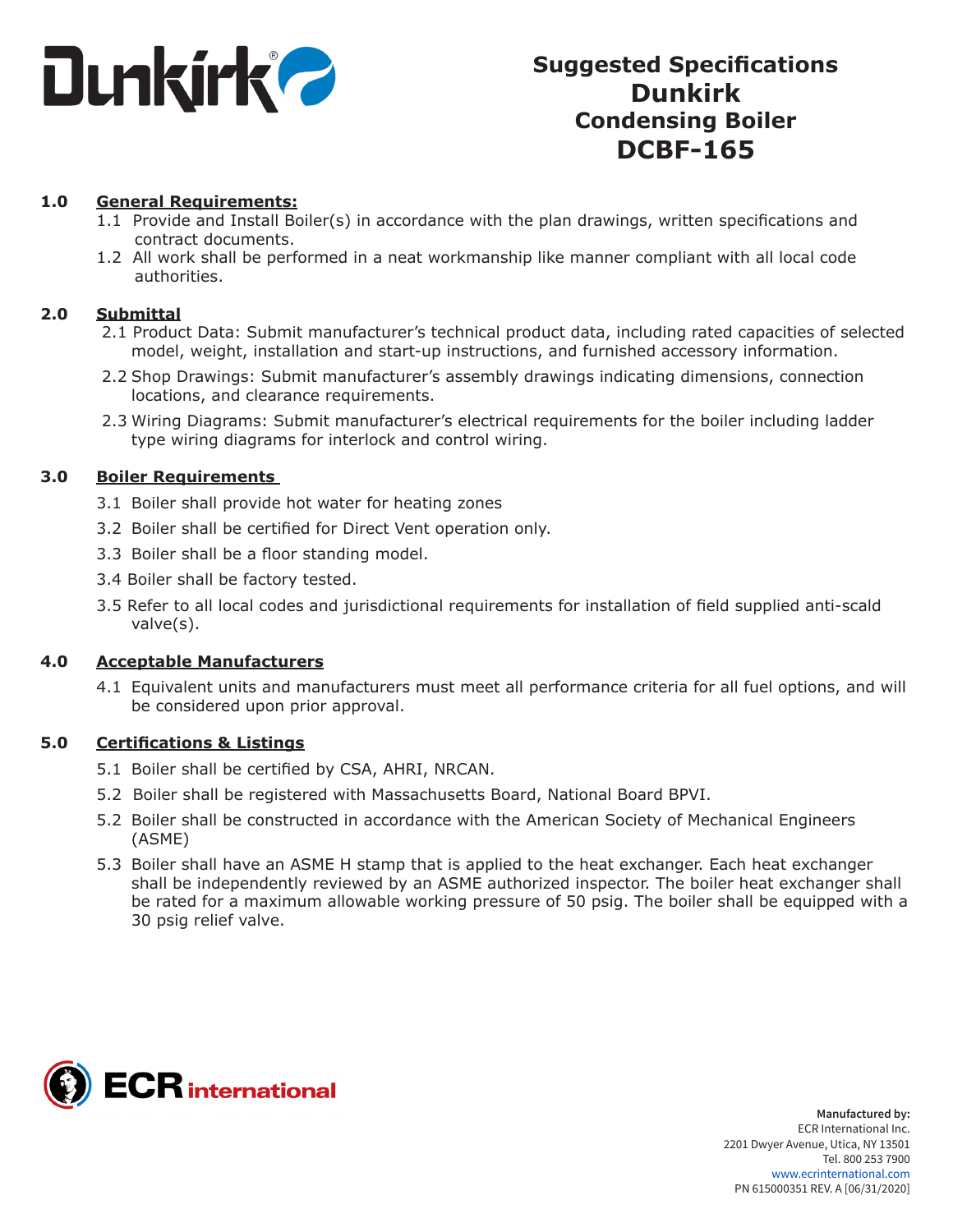

# **6.0 System Requirements**

6.1 Central heat hydronic system pressure shall be no more than 30 psig and no less than 7.25 psig.

# **7.0 Construction**

- 7.1 Boiler heat exchanger shall be constructed of Iron-Chromium stainless steel parallel tube, encased in a Noryl Resin housing.
- 7.2 Burner Components
	- 7.2.1 Gas valve shall be a modulating valve capable of firing from 164,000 BTU input down to 29,500 BTU, (5.5:1 turn down).
	- 7.2.2 Induced draft blower shall be variable speed and controlled by a PCB.
	- 7.2.3 Burner shall be constructed of Iron-Chromium stainless steel.
	- 7.2.4 Ignition system shall be direct spark with separate flame sensing rod.
	- 7.2.5 Boiler shall include an internal Factory installed and wired Boiler Loop Pump and factory supplied primary secondary piping manifold with quick connections.

# **8.0 Control System**

- 8.1 Control system shall be PCB integral controller with an LCD digital display that also includes graphical interface.
- 8.2 Control system will automatically recognize fuel type (Natural or LP gas), and features a calibration function mode to optimize combustion.
- 8.3 Control shall continuously monitor flame signal and automatically adjust the gas valve during normal operation for maximum efficiency.
- 8.4 Control will sense supply water temperature and adjust firing rate of the boiler to deliver amount of heat needed.
- 8.5 Boiler can accept Indirect Tank temperature sensor to control tank operation and display tank temperature.
- 8.6 Control will sense and display supply water temperature and indicate by icon when boiler is in central heating or domestic water mode.
- 8.7 Control can accept an optional proprietary Outdoor Air Sensor and have field adjustable reset curves.
- 8.8 Control display error codes and diagnostic information.
- 8.9 Control can accept 0-10V input to manage heating set-point or heating power level.

# **9.0 Combustion Air And Flue Vent Exhaust**

- 9.1 The boiler shall be Direct Vent only, with materials compatible with those standards, and installed as per the manufacturer's written instruction, plan drawings and all applicable code authorities.
- 9.2 The flue gas exhaust shall connect directly to the boiler at the location labeled.